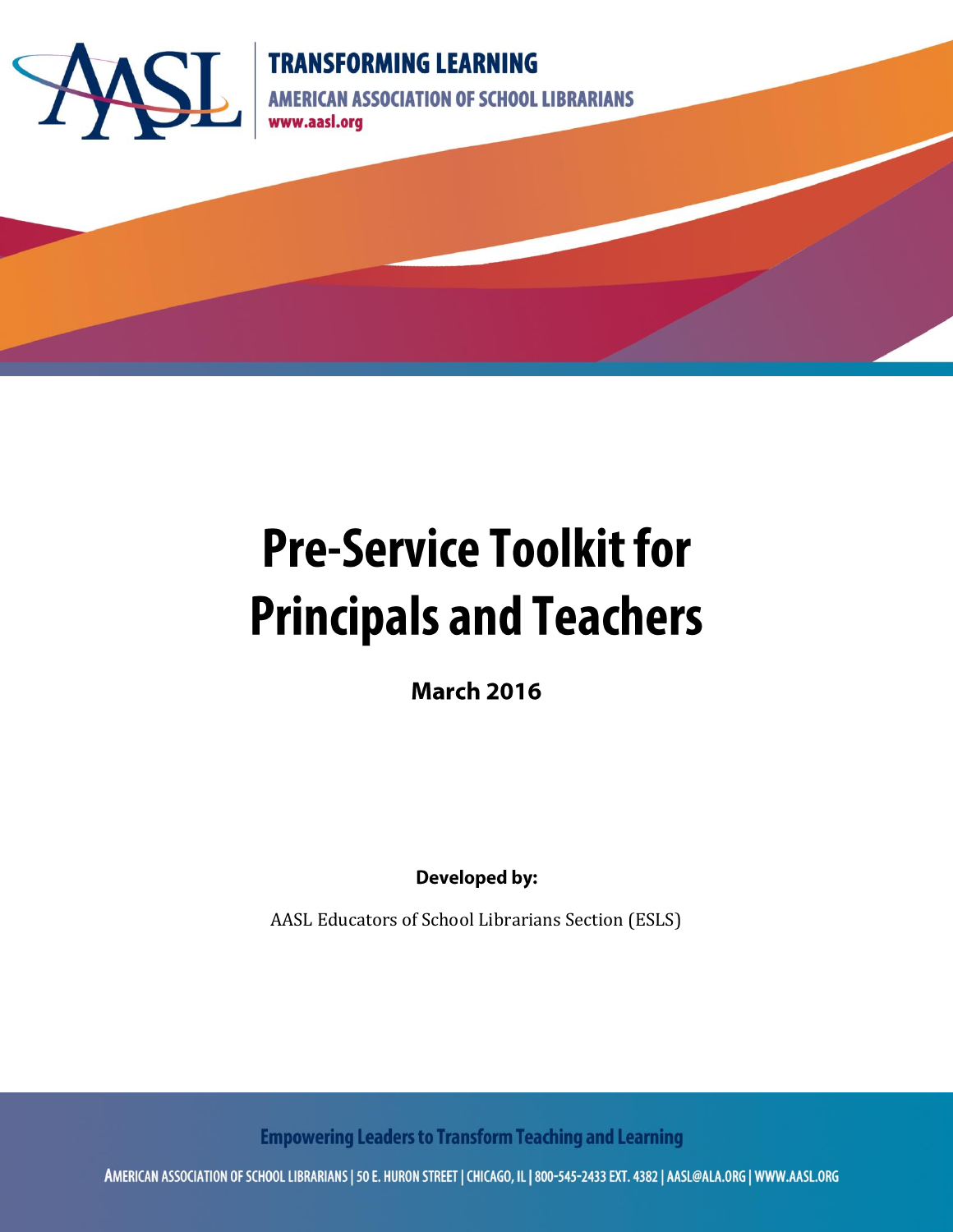## **Pre-Service Toolkit for Principals and Teachers**

## **Introduction**

There is no question that the success of school library programs depends upon the support of the principal, and the school librarian's ability to collaborate with teachers. As the leader of the school, principals make important management decisions regarding budgets, collaborative instruction, scheduling, and staffing that can significantly impact the school library program. Teachers and librarians can work together as instructional partners to plan, teach, and assess student learning to foster a range of student learning outcomes. Yet, future principals and teachers are often unaware of the positive impact that school librarians and school library programs can have on student achievement. Principal and teacher certification programs seldom include information about the school library program, and in education journals, there are few articles about the value of the school library program, or how to collaborate with school librarians.

A major challenge faced by school librarians is the ability to effectively practice their instructional partnership role with classroom teachers. Many school librarians report that it is an ongoing struggle to find teachers who are willing to participate in school librarian-teacher partnerships. New classroom teachers are often unaware that school librarians have expertise in the areas of curriculum, information literacy, and technology, or that school librarians can play a major role in contributing to student achievement. When preservice teachers are given resources that will help them understand the school librarian's role as an instructional partner, it is more likely that they will be willing to collaborate with school librarians when they begin their teaching careers.

This Preservice Toolkit, developed by the Educators of School Librarians Section (ESLS) of AASL, provides a variety of materials to help preservice principals and teachers understand the value of the school library program, as well as the value of instructional collaboration between school librarians and teachers. The resources listed in the toolkit can help to educate future principals and teachers about the significant role that quality library programs can play in student learning. The resources can also be shared with practicing principals and teachers, who would benefit from learning more about the impact that a quality school library program can have on their schools.

### **Articles | Blogs | Books | Brochures and Infographics | Posters Reports | School Library Impact Studies | Videos**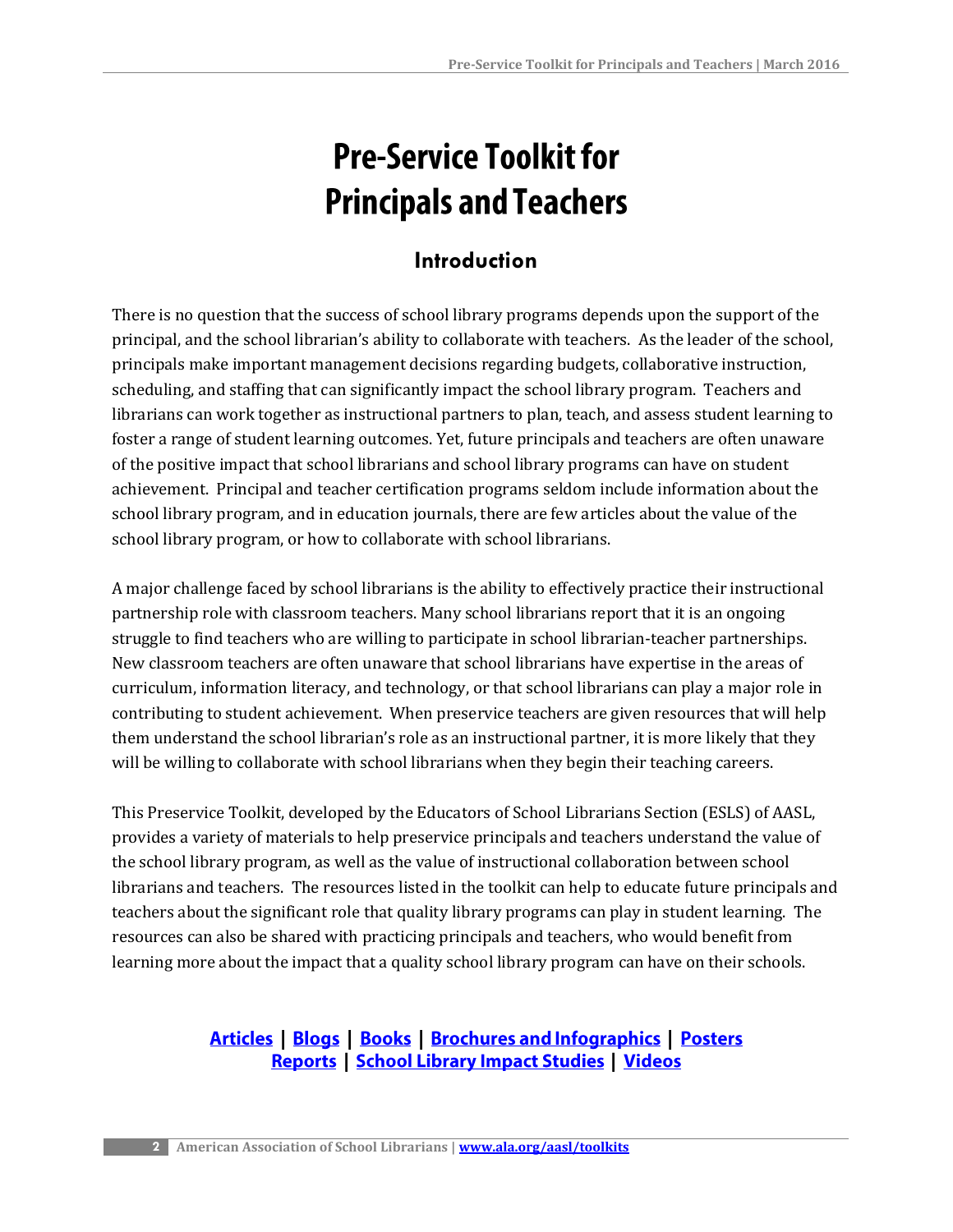## **AASL Pre-Service Toolkit**

An Annotated List of Resources for Principals and Teachers

## **Articles**

**American Association of School Librarians. January/February 2015: "Evidence-Based Practice."** *KnowledgeQuest,* **43 (3). [http://knowledgequest.aasl.org/examine-evidence-based-practices-role](http://knowledgequest.aasl.org/examine-evidence-based-practices-role-school-librarianship-janfeb-2015-issue/)[school-librarianship-janfeb-2015-issue/](http://knowledgequest.aasl.org/examine-evidence-based-practices-role-school-librarianship-janfeb-2015-issue/)** (accessed February 6, 2016).

This issue of the practitioners' publication of the American Association of School Librarians contains articles featuring "EBP" or "EBLIP" or evidence-based library and information practice, that is, "a systematic means of building, assessing, and revising a library program, thus demonstrating a school library program's worth to the larger school community" (Richey and Cahill, 2014). For teachers and principals, this issue offers authentic examples of school library instruction integrated with content area curriculum across subjects and grade levels.



**American Association of School Librarians. 2014.** *School Libraries Transform Learning*. **<http://www.ala.org/aasl/advocacy/tools/transforming>** (accessed February 6, 2016).

#### **American Association of School Librarians. 2014.** *School Librarians Transform Learning* **[Infographic].**

**[http://www.ala.org/aasl/sites/ala.org.aasl/files/content/aaslissues/advocacy/AAS](http://www.ala.org/aasl/sites/ala.org.aasl/files/content/aaslissues/advocacy/AASL_Infographic_FINAL.pdf) [L\\_Infographic\\_FINAL.pdf](http://www.ala.org/aasl/sites/ala.org.aasl/files/content/aaslissues/advocacy/AASL_Infographic_FINAL.pdf)** (accessed February 6, 2016).

This digital magazine includes six articles about student learning and school libraries. The publication was designed to be shared with parents, colleagues, administration, and policymakers. Of interest to teachers and administrators is the article, "Do Kids even Use the Library Anymore?" which illustrates a range of student learning, reading, digital, and collaborative experiences that happen in school libraries. The accompanying infographic shows statistics and stakeholder quotations describing school librarians' impact on student learning, digital literacy, and leadership within the school.

## **eSchool News. 2015. "Top 10 of 2014, No. 1: Libraries, Reinvented."** *eSchool News.*

**<http://www.eschoolnews.com/2015/01/02/top-10-libraries-239/>** (accessed February 6, 2016).

This brief article highlights today's school library programs as number one on its list of the year's educational technology developments. The article mentions the prominence of library programs in instruction and the leadership roles of school librarians. Additional links provide content on emerging trends in school libraries.

#### **Hobbs, N., Oleynik, M., & Sacco, K. (2011). Together Is Better.** *School Library Monthly, 27* **(6), 42-44.**

In this article, a school librarian, a second-grade teacher, and a third-grade teacher share their experiences as a literary team, whose mission is to teach students to become lifelong readers. The authors provide advice on how other librarians and teachers can teach reading collaboratively.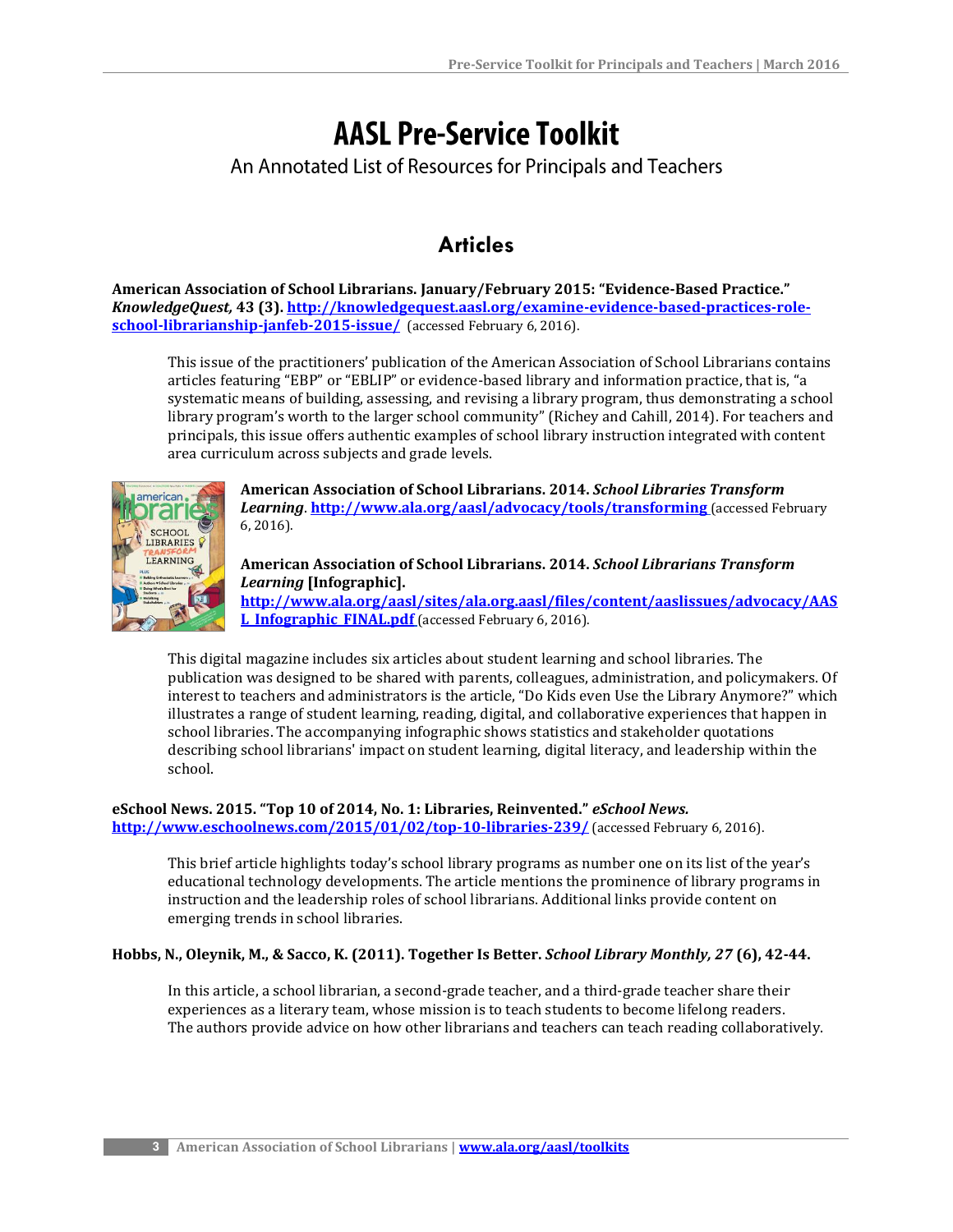#### **Kaldenberg, K. 2011. "Go, Set, Ready: Collaborative Relationships for 21st Century Learning."** *Teacher Librarian, 38* **(4), 44-46**.

Kaldenberg presents several examples of successful collaborations she experienced with classroom teachers in her high school. The article includes a list of helpful advice about collaboration for both teachers and teacher librarians.

**Martin, Ann M. and Kathleen R. Roberts. January/February 2015. "Digital Native ≠ Digital Literacy."** *Principal Magazine,* **94 (3): 18-21. [http://www.ala.org/aasl/sites/ala.org.aasl/files/content/aaslissues/MartinR](http://www.ala.org/aasl/sites/ala.org.aasl/files/content/aaslissues/MartinRoberts_JF15.pdf) oberts JF15.pdf** (accessed February 6, 2016).

> This article in the magazine of the **National Association of Elementary School Principals** (NAESP) explains that although today's K-12 students typically show confidence and familiarity with digital tools, there still exists the need for professional instructional guidance from school librarians in evaluating information, navigating online spaces with safety and civility, and learning productive use of online tools and spaces.



#### **Moreillon, Judi. November 2013. "Leadership: School Librarian Evaluation."** *School Library Monthly,* **30 (2): 24-25, 59.**

This article, and accompanying supplemental resources, explains how school librarians can document evidence of student learning as part of their professional evaluation processes. The article suggests two AASL publications for use in this process*: A 21st-Century Approach to School Librarian Evaluation* (also described in this annotated bibliography) and *the School Librarian's Role in Reading Toolkit* [\(http://www.ala.org/aasl/advocacy/tools/toolkits/role-reading\)](http://www.ala.org/aasl/advocacy/tools/toolkits/role-reading). The one-page supplement is a self-assessment document for school librarians to use in reflecting on their work across the five roles of the school librarian. For principals and teachers, these resources help establish a picture of the ways in which the school librarian contributes measureable evidence of student learning.

#### **Moreillon, Judi. February 2016. "Making the Classroom Library Connection."** *Teacher Librarian, 43 (3):*  **8-18.**

Moreillon describes the results of a three-hour workshop for 165 student teachers in Texas that was conducted by school librarian educators and advocates. The workshop was designed to educate the student teachers about the values of collaborating with school librarians, and to encourage them to seek out these instructional partnerships while they were student teaching. The article includes results from the workshop, an agenda for the session, and links to Slide Shares that were used with the participants.

#### **Morris, R. 2015. "You're Hired!"** *Knowledge Quest,* **43 (5): 38-41.**

This article introduces the rationale for new teacher induction, including ongoing professional development and integration of school-wide goals. With these and other concerns of new teachers as a foundation, five approaches are offered for establishing positive collaborative relationships between new classroom teachers and school librarians. Sample induction handouts and lists of resources for librarians to share with new teachers are provided.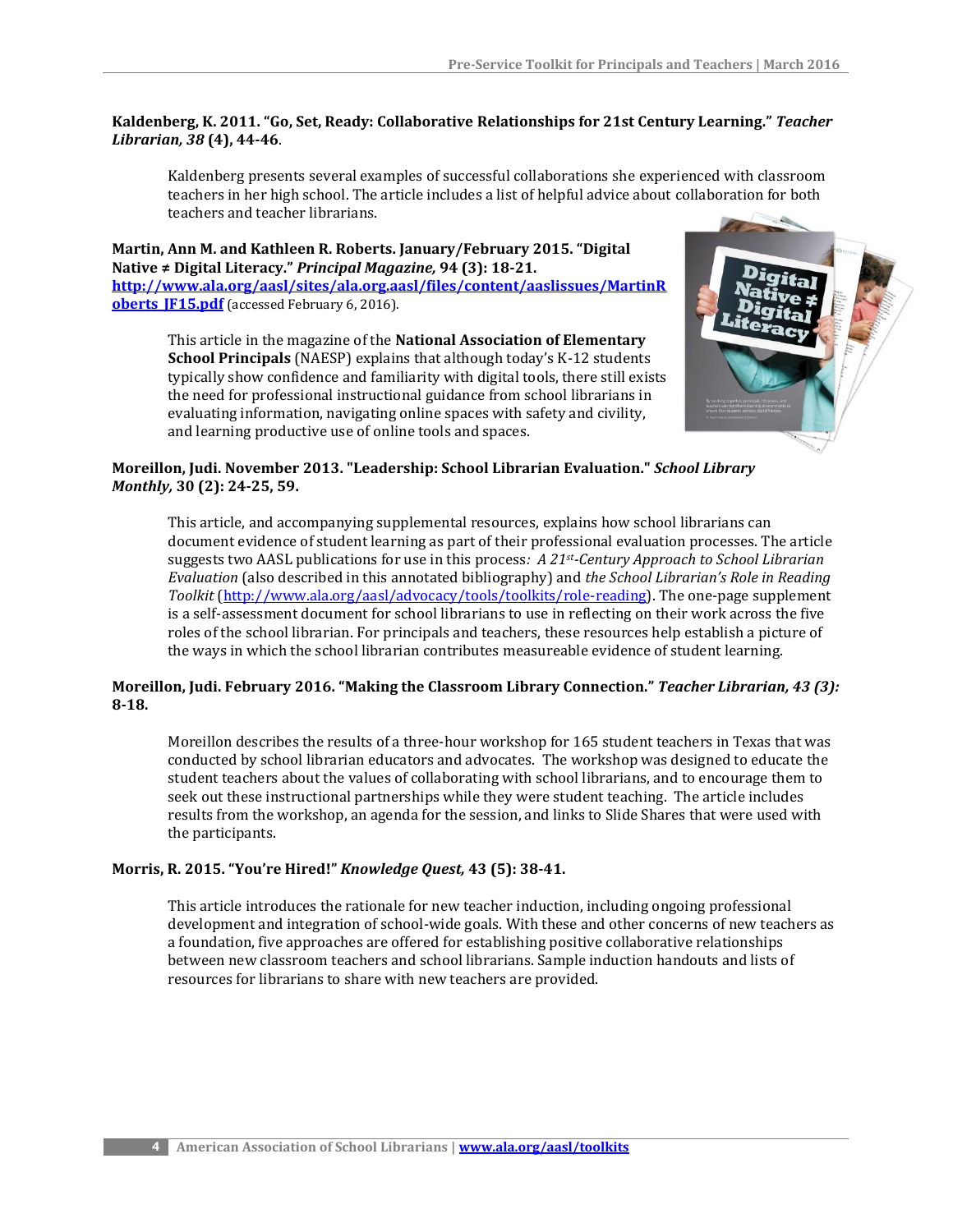## **Blogs**

**Braxton, Barbara. 2015.** *500 Hats: The Teacher Librarian in the 21st Century* **[blog]. <http://500hats.edublogs.org/author/barbara288/>** (accessed September 20, 2015).

This blog by Australian teacher librarian Barbara Braxton examines the many "hats" of the school librarian (or teacher librarian), with a blog title inspired by *The 500 Hats of Bartholomew Cubbins*, by Dr. Seuss. New posts appear almost monthly and consider the roles of the school librarian as integrated with curriculum, educational trends, and current research and events.

## **Books**

**American Association of School Librarians. 2009.** *Empowering Learners: Guidelines for School Library Media Programs***. Chicago: ALA.**



**American Association of School Librarians. 2010.** *A Planning Guide for Empowering Learners with School Library Program Assessment Rubric.* **Chicago: AASL and Encyclopaedia Britannica. <http://www.ala.org/aasl/standards-guidelines/planning-guide>** (accessed February 6, 2016).

*Empowering Learners: A Planning Guide for School Library Programs* explains the mission of the school library program, the five roles of the school librarian, and how instruction in the school library synthesizes subject goals with information literacy and inquiry goals, including the *Standards for the 21st*

*Century Learner*. The online assessment rubric module provides detailed "look-fors" across levels of implementation to build and assess the school library program. Note that the focus of this publication and rubric is assessment of the school library *program*, which is distinct from the professional (teacher) evaluation of the school librarian.

#### **Buzzeo, T. 2008.** *The Collaboration Handbook***. Columbus, Ohio: Linworth Pub.**

This book provides helpful information for teachers, librarians, and administrators about how to create a culture of collaboration in their schools, as a means of increasing student learning and achievement.

#### **Church, A. P. 2016.** *Tapping Into the Skills of 21st-Century School Librarians: A Concise Handbook for Administrators***. Lanham, MD: Rowman & Littlefield.**

This concise handbook provides an overview of the roles of the 21<sup>st</sup>-century school librarian teacher, instructional partner, information specialist, instructional leader, and program administrator.

#### **Donnelly, A. C. 2015.** *The Library Collaboration and Flexible Scheduling Toolkit: Everything You Need To Know To Get Started***. Santa Barbara, CA: Libraries Unlimited.**

This book is a helpful guide for elementary school librarians, principals, and teachers who want to implement a collaborative, flexibly scheduled library program in their schools.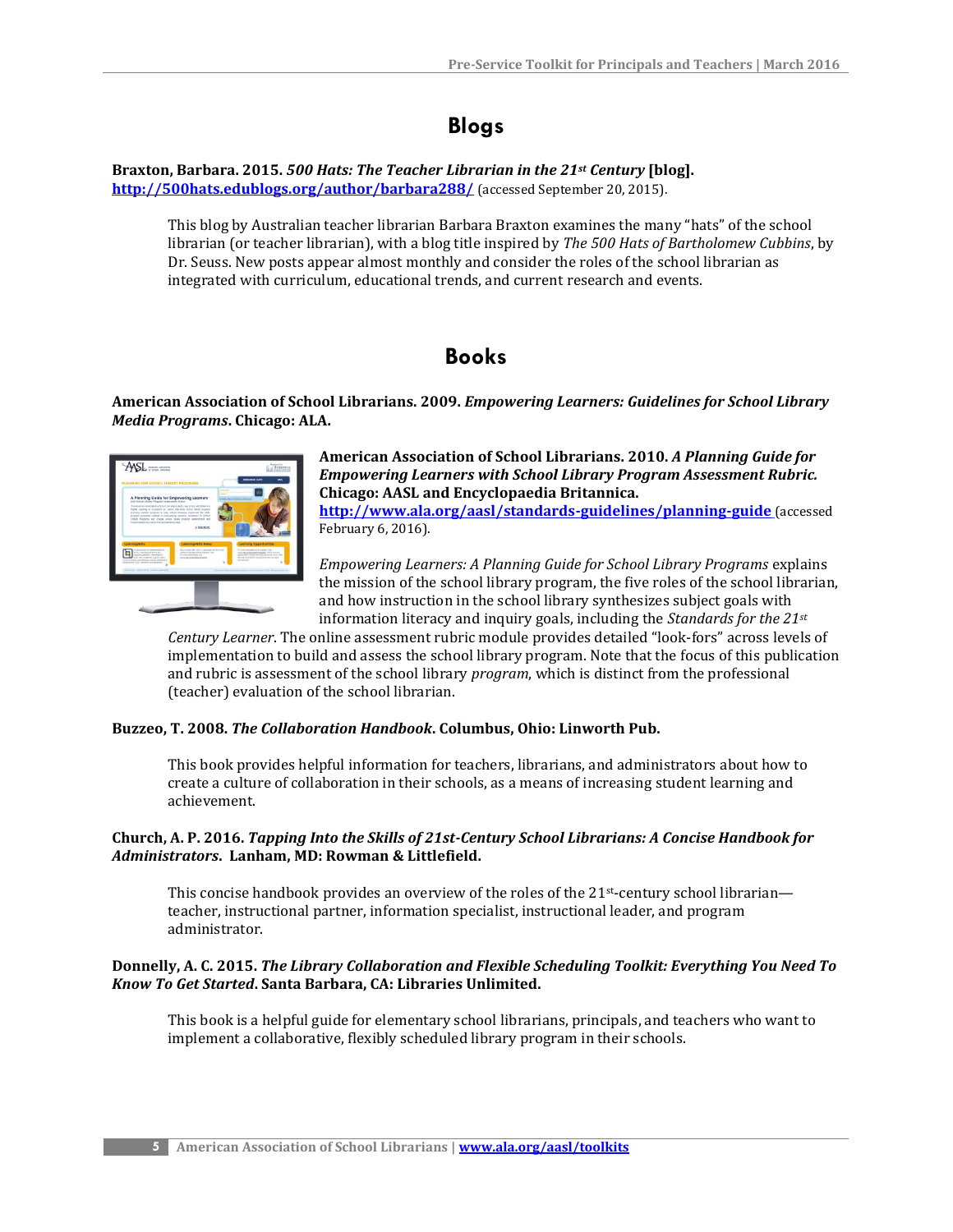#### **Loertscher, D. V., & Koechlin, C. 2015.** *Coteaching and Collaboration: How and Why Two Heads Are Better Than One***. Bowie, MD: Teacher Librarian Press.**

This collection of articles from *Teacher Librarian* provides a wealth of ideas for coteaching strategies between classroom teachers and teacher librarians.

#### **Morris, Rebecca J. 2015.** *School Libraries and Student Learning: A Guide for School Leaders***. Boston: Harvard Education Press.**

In this book*,* the author shows how school leaders can make the most of their school libraries to support ambitious student learning. She offers practical strategies for collaboration between school leaders, teachers, and librarians to meet schoolwide objectives in literacy, assessment, student engagement, and inquiry-based learning.

#### **Owen, Patricia. 2012.** *A 21st-Century Approach to School Librarian Evaluation***. Chicago: AASL.**

This book offers rubrics, action steps, and a thorough guide to school librarian evaluation, which is helpful to school principals in learning about the school librarian's roles in order to support, assess, and set goals. Note that this process of evaluating the school librarian (as a professional) is distinct from evaluating the school library program.

#### **Wallace, V., & Husid, W. N. 2011.** *Collaborating for inquiry-based learning: School librarians and teachers partner for student achievement***. Santa Barbara, Calif: Libraries Unlimited.**

This book offers a model for collaboration that incorporates information literacy and technology standards to engage students and move them to higher-order thinking skills and greater achievement.



## **Brochures and Infographics**

**American Association of School Librarians. 2011.** *School Library Programs Improve Student Learning: Administrators.* **[http://www.ala.org/aasl/sites/ala.org.aasl/files/content/aaslissues/broc](http://www.ala.org/aasl/sites/ala.org.aasl/files/content/aaslissues/brochures/administrators_color-intro.pdf) [hures/administrators\\_color-intro.pdf](http://www.ala.org/aasl/sites/ala.org.aasl/files/content/aaslissues/brochures/administrators_color-intro.pdf)** (accessed February 6, 2016).

**American Association of School Librarians. 2011.** *School Library Programs Improve Student Learning: Teachers.*

**[http://www.ala.org/aasl/sites/ala.org.aasl/files/content/aaslissues/broc](http://www.ala.org/aasl/sites/ala.org.aasl/files/content/aaslissues/brochures/aasl_teacher_intro-color.pdf) [hures/aasl\\_teacher\\_intro-color.pdf](http://www.ala.org/aasl/sites/ala.org.aasl/files/content/aaslissues/brochures/aasl_teacher_intro-color.pdf)** (accessed February 6, 2016).

These two brochures are part of a series explaining the role of the school librarian in student learning. These colorful, share-able brochures provide letters of introduction, testimonials, and goals and key questions to ask about the library program under three themes: teaching for learning; building the learning environment; and empowering learning through leadership. The brochure for administrators highlights the library collection as aligned with the curriculum, the role of the librarian in implementing instruction, and the library

program as an important part of the school environment. The key topics in the brochure for teachers include collaboration, reading, and student use of information. Other brochures in the series are available here for policymakers and parents, with the latter available in English and Spanish: [http://www.ala.org/aasl/advocacy/tools/brochures.](http://www.ala.org/aasl/advocacy/tools/brochures) Also printable in black and white.

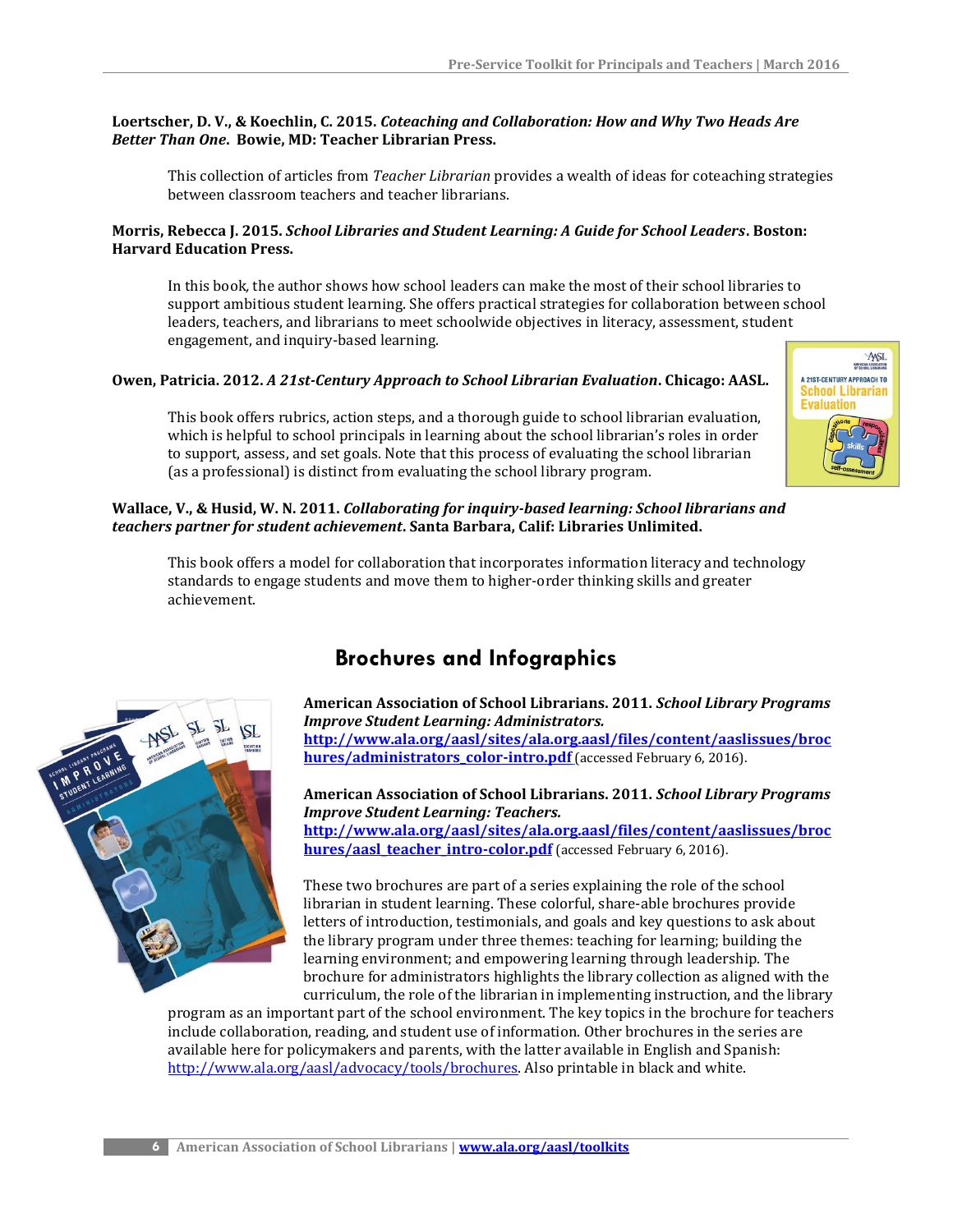**American Association of School Librarians. 2014.** *School Libraries Transform Learning*. **<http://www.ala.org/aasl/advocacy/tools/transforming>** (accessed February 6, 2016).

**American Association of School Librarians. 2014.** *School Librarians Transform Learning* **[Infographic]. [http://www.ala.org/aasl/sites/ala.org.aasl/files/content/aaslissues/advocacy/AASL\\_Infographic\\_FIN](http://www.ala.org/aasl/sites/ala.org.aasl/files/content/aaslissues/advocacy/AASL_Infographic_FINAL.pdf) [AL.pdf](http://www.ala.org/aasl/sites/ala.org.aasl/files/content/aaslissues/advocacy/AASL_Infographic_FINAL.pdf)** (accessed February 6, 2016).



This digital magazine includes six articles about student learning and school libraries. The publication was designed to be shared with parents, colleagues, administration, and policymakers. Of interest to teachers and administrators is the article, "Do Kids Even Use the Library Anymore?" which illustrates a range of student learning, reading, digital, and collaborative experiences that occur in school libraries. The accompanying infographic shows statistics and stakeholder quotations describing school librarians' impact on student learning, digital literacy, and leadership within the school.

#### **American Association of School Librarians. 2013. Strong School Libraries Build Strong Students [infographic].**

**[http://www.ala.org/aasl/sites/ala.org.aasl/files/content/aaslissues/advocacy/AASL\\_infographic.pdf.](http://www.ala.org/aasl/sites/ala.org.aasl/files/content/aaslissues/advocacy/AASL_infographic.pdf)**  (accessed March 17, 2016).

#### **American Association of School Librarians and National Center for Literacy Education. 2013. Working Together is Working Smarter [infographic].**

**[http://www.ala.org/aasl/sites/ala.org.aasl/files/content/researchandstatistics/NCLE\\_AASLinfograph](http://www.ala.org/aasl/sites/ala.org.aasl/files/content/researchandstatistics/NCLE_AASLinfographic_FINAL-download.pdf) [ic\\_FINAL-download.pdf](http://www.ala.org/aasl/sites/ala.org.aasl/files/content/researchandstatistics/NCLE_AASLinfographic_FINAL-download.pdf)** (accessed February 6, 2016).

This infographic highlights some of the findings of the report, *Remodeling Literacy Learning: Making Room for What Works* [\(http://www.literacyinlearningexchange.org/remodeling\)](http://www.literacyinlearningexchange.org/remodeling) produced by the **National Center for Literacy Education** (NCLE). Of particular interest to principals and teachers is the discussion of time for collaborative planning. Also notable is the role of school librarians in providing professional development to faculty colleagues.

#### **Murphy, Joe. n.d. "I Am a {Social} Librarian" [infographic]. Library Connect. Elsevier.**

**[http://libraryconnect.elsevier.com/sites/default/files/LC\\_SocialLibrarian\\_infographic.png](http://libraryconnect.elsevier.com/sites/default/files/LC_SocialLibrarian_infographic.png)** (accessed February 6, 2016).

This document provides an illustrated, stylized view of the ways that librarians connect with and lead library users to diverse content and formats. The school librarian is, among other roles, the school's in-house information specialist. This infographic explains how librarians serve as curator, creator, promoter; educator; filter and connector; facilitator and experimenter; and beacon. These responsibilities and tasks are part of the librarian's job at the school, and aren't to be confused with the roles of the school librarian as identified by AASL: teacher, instructional partner, leader, program administrator, and as mentioned, information specialist.

**South Carolina Association of School Librarians. The Impact of School Librarians and Library Programs on Academic Achievement of Students: The South Carolina Study [infographic]. [http://www.scasl.net/assets/scasl\\_infographic.jpg](http://www.scasl.net/assets/scasl_infographic.jpg)** (accessed February 6, 2016).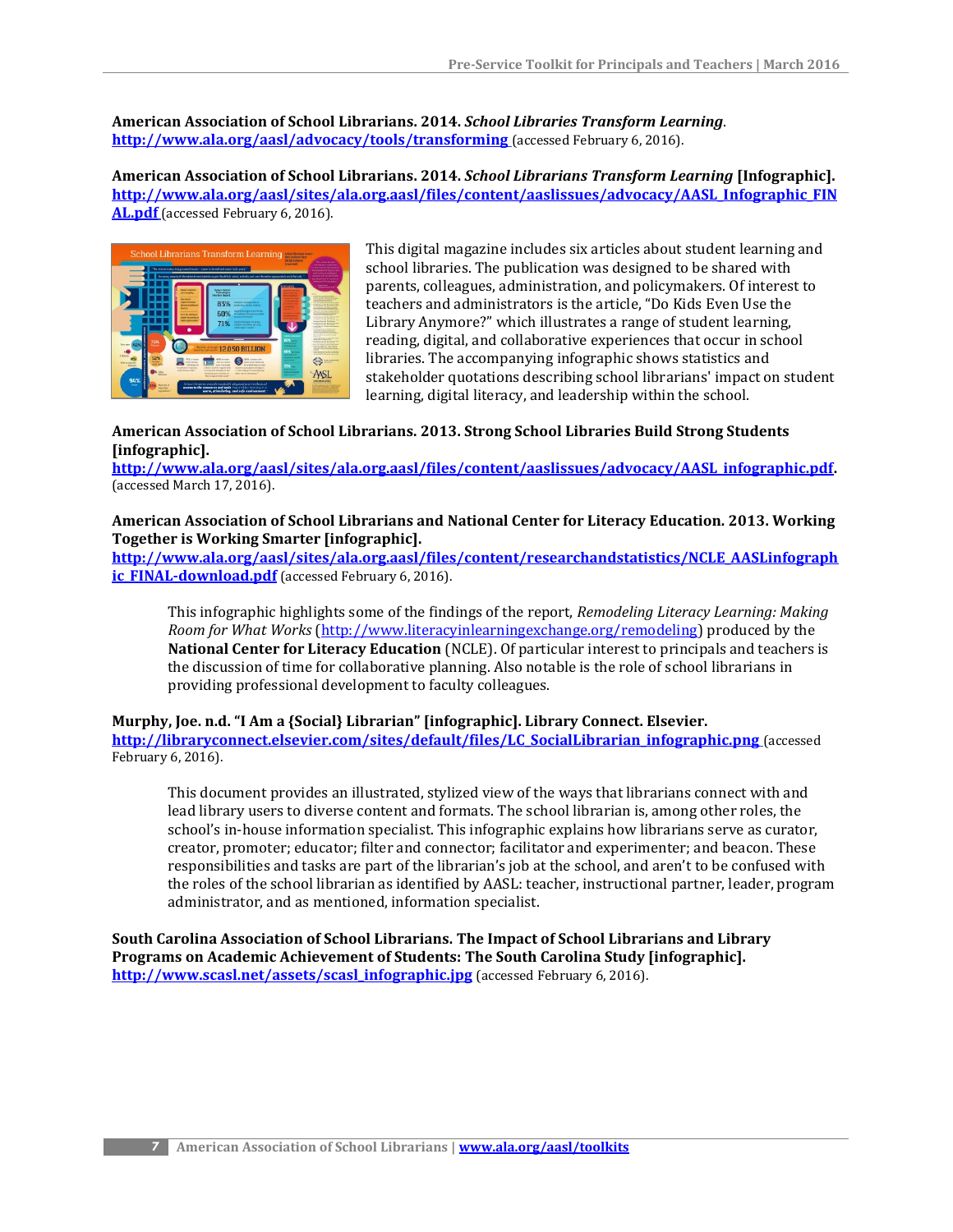## **Posters**

**American Library Association, American Association of School Librarians, Library Media Connection and Florida State University. 2011.** *100 Things Kids Will Miss If They Don't Have a School Librarian in Their School* **[poster].** 

**[http://www.ala.org/aasl/sites/ala.org.aasl/files/content/aaslissues/advocacy/100\\_Things\\_Poster.pd](http://www.ala.org/aasl/sites/ala.org.aasl/files/content/aaslissues/advocacy/100_Things_Poster.pdf) [f](http://www.ala.org/aasl/sites/ala.org.aasl/files/content/aaslissues/advocacy/100_Things_Poster.pdf)** (accessed February 6, 2016).

This poster showcases the wide range of skills, experiences, and opportunities that students gain from effective school library programs. Among the "100 Things" are learning to be a good citizen, adapting to new situations, the ability to construct and defend arguments, and opportunities for meaningful student leadership.

## **Reports**

**American Association of School Librarians. 2014. AASL Senior/Capstone Project Task Force Report. [http://www.ala.org/aasl/sites/ala.org.aasl/files/content/aaslissues/advocacy/AASL\\_ExecSummary\\_S](http://www.ala.org/aasl/sites/ala.org.aasl/files/content/aaslissues/advocacy/AASL_ExecSummary_SeniorCapstoneProjectTF_2014.pdf) [eniorCapstoneProjectTF\\_2014.pdf](http://www.ala.org/aasl/sites/ala.org.aasl/files/content/aaslissues/advocacy/AASL_ExecSummary_SeniorCapstoneProjectTF_2014.pdf)** (accessed March 17, 2016).

This preliminary report on the implementation of student-centered Senior/Capstone Projects explores the many ways in which school librarians can be involved in such projects. In addition, it offers links to multiple resources in the United States, including exemplars of school librarian leadership and classroom teacher collaboration. View the related Position Statement on the Role of [the School Librarian in Senior/Capstone Projects.](http://www.ala.org/aasl/advocacy/resources/statements/capstone)



**Loertscher, David. V. and Kathryn Roots Lewis. 2013.** *Implementing the Common Core Standards: The Role of the School Librarian.* **Achieve and AASL. [http://www.ala.org/aasl/sites/ala.org.aasl/files/content/externalrelations/CC](http://www.ala.org/aasl/sites/ala.org.aasl/files/content/externalrelations/CCSSLibrariansBrief_FINAL.pdf) [SSLibrariansBrief\\_FINAL.pdf](http://www.ala.org/aasl/sites/ala.org.aasl/files/content/externalrelations/CCSSLibrariansBrief_FINAL.pdf)** (accessed February 6, 2016).

This document examines 12 Common Core State Standards-related instructional shifts in English Language (ELA) and Math, as aligned with the collaborative, curricular teaching role of librarians. Examples and scenarios demonstrate how school librarians can collaborate to plan, teach, and assess student learning in the content areas. For example, in the ELA areas, school librarians can teach students to construct text-based answers and develop writing from sources. Through this

resource, principals and classroom teachers can consider how the expertise of the school librarian in information literacy, digital literacy, and inquiry/research skills can be embedded into standardsaligned instruction in math and ELA.

## **School Library Impact Studies**

**Kachel, Debra, et al. 2013.** *School Library Research Summarized: A Graduate Class Project.* **Revised edition[. http://sl-it.mansfield.edu/current-students/school-library-impact-studies-project.cfm](http://sl-it.mansfield.edu/current-students/school-library-impact-studies-project.cfm)** (accessed February 6, 2016).

This resource (in .pdf booklet format) compiles and summarizes the body of research known as the "school library impact studies." The research conducted (and in some cases repeated and expanded over time) in 22 states identifies correlational relationships between effective school library programs and student achievement. The document reports common attributes of successful school library programs. The primary factors are staffing, collaboration, instruction, scheduling, access,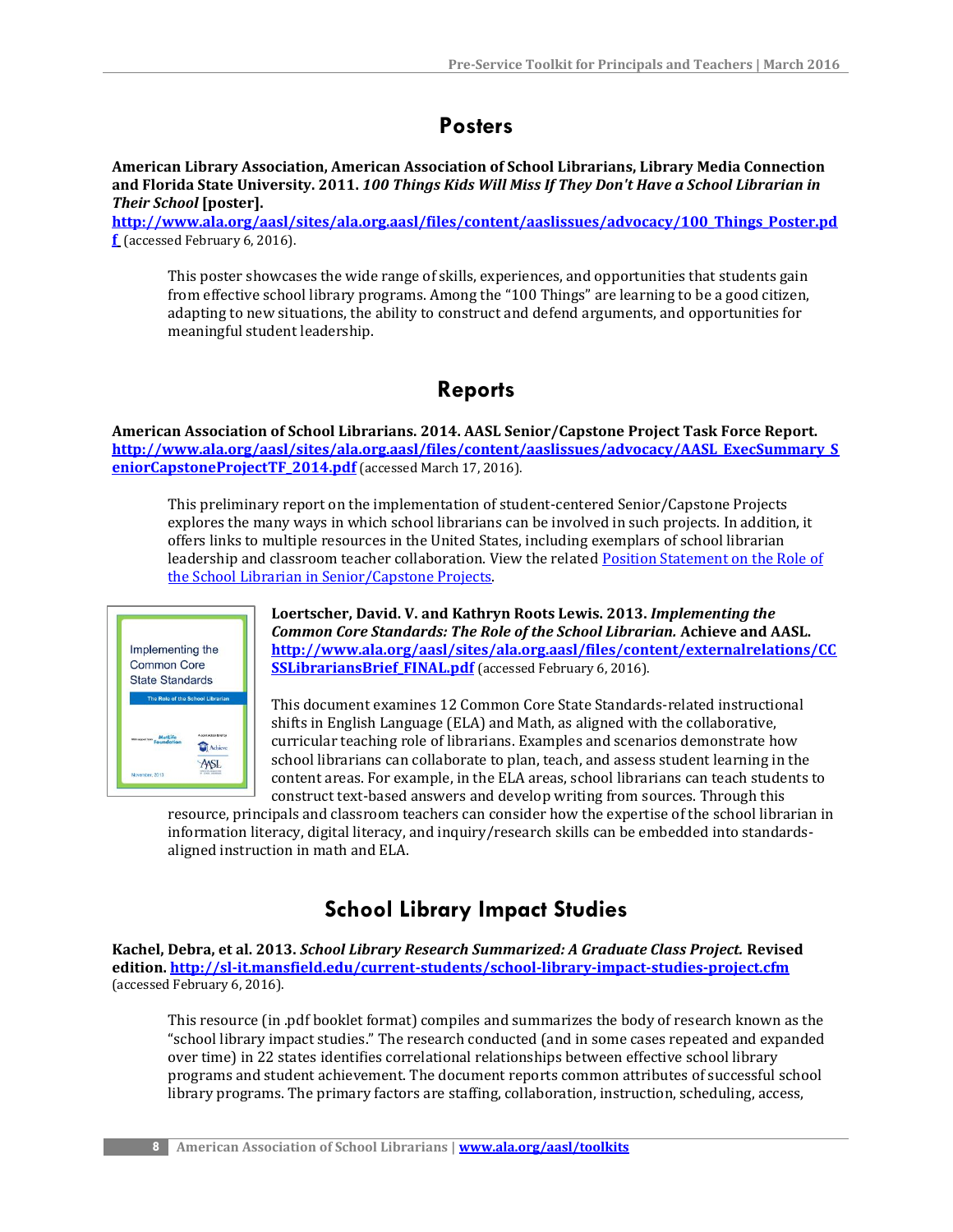technology, collections, budget, and professional development. Research relating to the school library's potential to narrow the achievement gap is also discussed.

#### **Kenney, Brian. 2011. "What Does Excellence Look Like? A New Study Shows the Role of School Libraries in Learning | Editorial."** *School Library Journal.*

**[http://www.slj.com/2011/10/opinion/editorial/what-does-excellence-look-like-a-new-study-shows](http://www.slj.com/2011/10/opinion/editorial/what-does-excellence-look-like-a-new-study-shows-the-role-of-school-libraries-in-learning/)[the-role-of-school-libraries-in-learning/](http://www.slj.com/2011/10/opinion/editorial/what-does-excellence-look-like-a-new-study-shows-the-role-of-school-libraries-in-learning/)** (accessed February 6, 2016).

This is an overview of Phase II of a New Jersey study conducted by the **Center for International Scholarship in School Libraries** (CISSL) at Rutgers University, investigating the relationship between school libraries and student learning. This study is notable because data were gathered from educators who are stakeholders in K-12 students and learning, including principals, curriculum directors, and teachers. The findings of this study highlight interdisciplinary teaching and the school library's central role in learning in the school. The study is available full-text with the executive summary, slides, and additional articles here[: http://cissl.rutgers.edu/joomla-license/impact](http://cissl.rutgers.edu/joomla-license/impact-studies)[studies.](http://cissl.rutgers.edu/joomla-license/impact-studies)

#### **Lance, Keith Curry, Bill Schwarz, and Marcia Rodney. June 2014.** *How Libraries Transform Schools by Contributing to Student Success: Evidence Linking South Carolina School Libraries and PASS & HSAP Results* **[Phase I Report]. South Carolina Association of School Librarians. <http://www.scasl.net/assets/phase%20i.pdf>** (accessed February 6, 2016).

**Lance, Keith Curry, Bill Schwarz, and Marcia Rodney. October 2014.** *How Libraries Transform Schools by Contributing to Student Success: Evidence Linking South Carolina School Libraries and PASS & HSAP Results* **[Phase II Report]. South Carolina Association of School Librarians. <http://www.scasl.net/assets/phase%20i.pdf>** (accessed February 6, 2016).

This South Carolina study is one of the most recent "school library impact studies," conducted in 2013. The purpose of the study was to "assess the extent to which school libraries transform schools by contributing to student success." In the first phase of the study, 787 schools provided data on their school library programs, including certified librarians and assistants, library expenditures in total and per student, and hours spent per week teaching information literacy, among other program attributes. The findings revealed that students were more likely to show strengths and less likely to show weaknesses on the Palmetto Assessment of State Standards (PASS) in ELA and writing if their school libraries were staffed with a full-time librarian along with a full or part-time assistant.

In the second phase, conducted in 2014, surveys of South Carolina school administrators, teachers, and librarians were analyzed with results of state tests. Participants were asked about the value they place on their school library programs; how frequently they engaged in selected library-related activities (for teachers and librarians); roles played by school librarians; and assessment of the quality of the library program in teaching state standards in Writing and English Language Arts. The research shows that when the role of librarians is elevated by administrators to instructional collaborator, administrators are far more likely to view librarians teaching of writing and ELA standards as excellent.

#### *Resources Related to South Carolina Impact Study:*

**South Carolina Association of School Librarians. n.d.** *The Impact of School Librarians and Library Programs on Academic Achievement of Students: The South Carolina Study***. [infographic]. [http://www.scasl.net/assets/scasl\\_infographic.jpg](http://www.scasl.net/assets/scasl_infographic.jpg)** (accessed February 6, 2016).

**South Carolina Association of School Librarians. March 2015.** *SC School Libraries Impact Study Video* **[video].** https://voutu.be/1BB\_tYbuMt0 (accessed February 6, 2016).